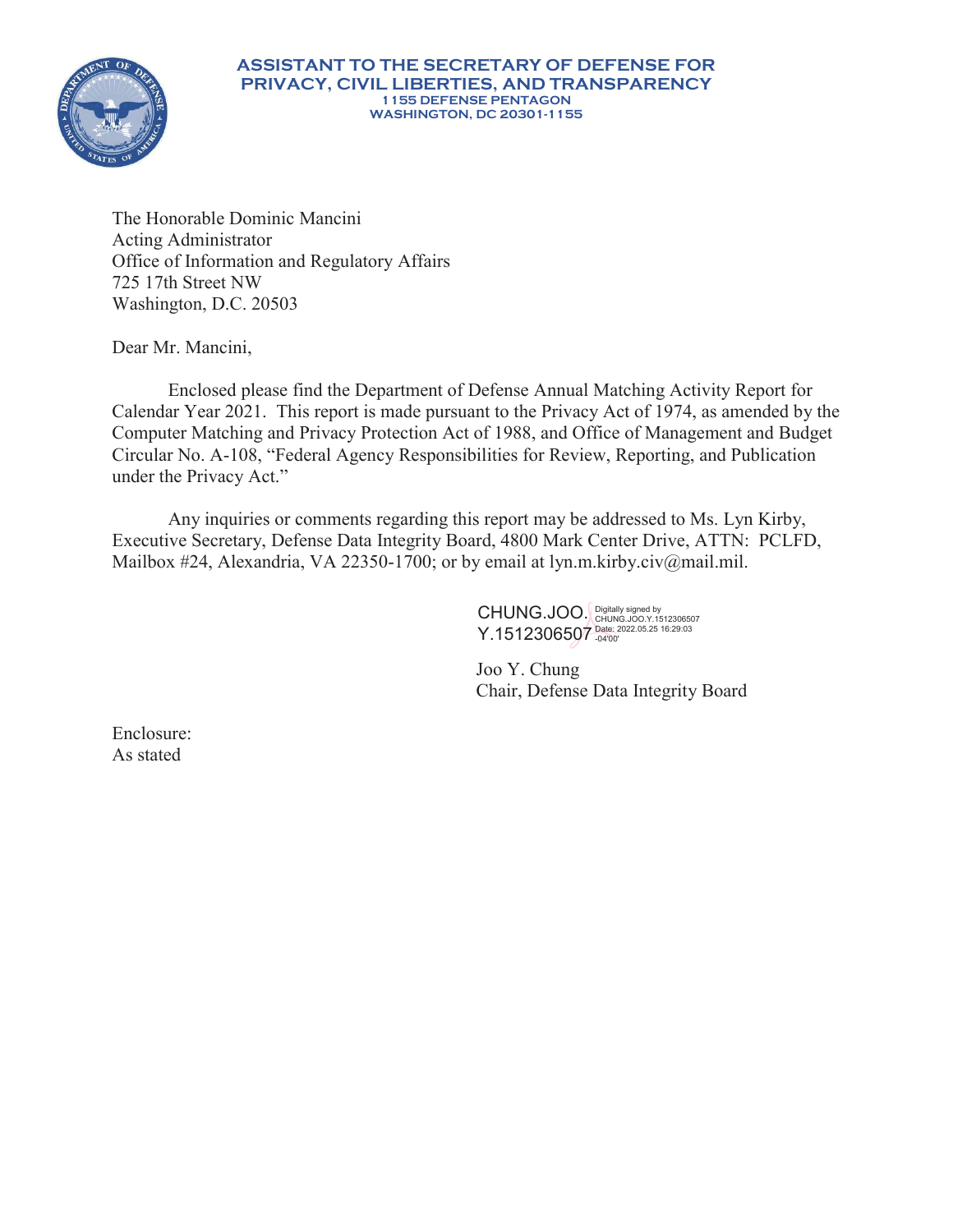### **Description of Contents**

Calendar Year 2021

In accordance with the reporting requirements established in the Privacy Act of 1974, as amended by the Computer Matching and Privacy Protection Act of 1988, and Office of Management and Budget Circular No. A-108, "Federal Agency Responsibilities for Review, Reporting, and Publication under the Privacy Act," dated December 23, 2016, the following is provided:

- a. Current information about the composition of the Data Integrity Board, including:
	- (1) a list of the names and positions of the members of the Data Integrity Board;

(2) the name and contact information of the Data Integrity Board's secretary; and (3) any changes in membership or structure of the Data Integrity Board that occurred during the year.

*See Attachment A for the names and positions of the members of the Data Integrity Board, and the name and contact information of the Data Integrity Board's secretary*. *There were two changes to the Data Integrity Board in 2021: the members representing the Army and Navy changed.*

b. A list of matching agreements in effect during 2021 for matching programs in which the agency participated, including:

(1) A brief description of the matching program, including the names of all participating Federal and non-Federal agencies;

*See Attachment B*.

(2) The links to the matching notices and matching agreements posted on the agency's website at:

#### *https://dpcld.defense.gov/privacy/matching-agreements*

(3) An account of whether the agency has fully adhered to the terms of the matching agreement.

*The DoD periodically reviewed the agreements to ensure compliance and to determine whether a renewal or re-establishment was necessary. As noted in paragraph (e) below, DoD and the Department of Health and Human Services (HHS) in 2021 re-established a previously expired CMA under which matching activity had continued beyond termination. In addition, while there was a short lapse between the*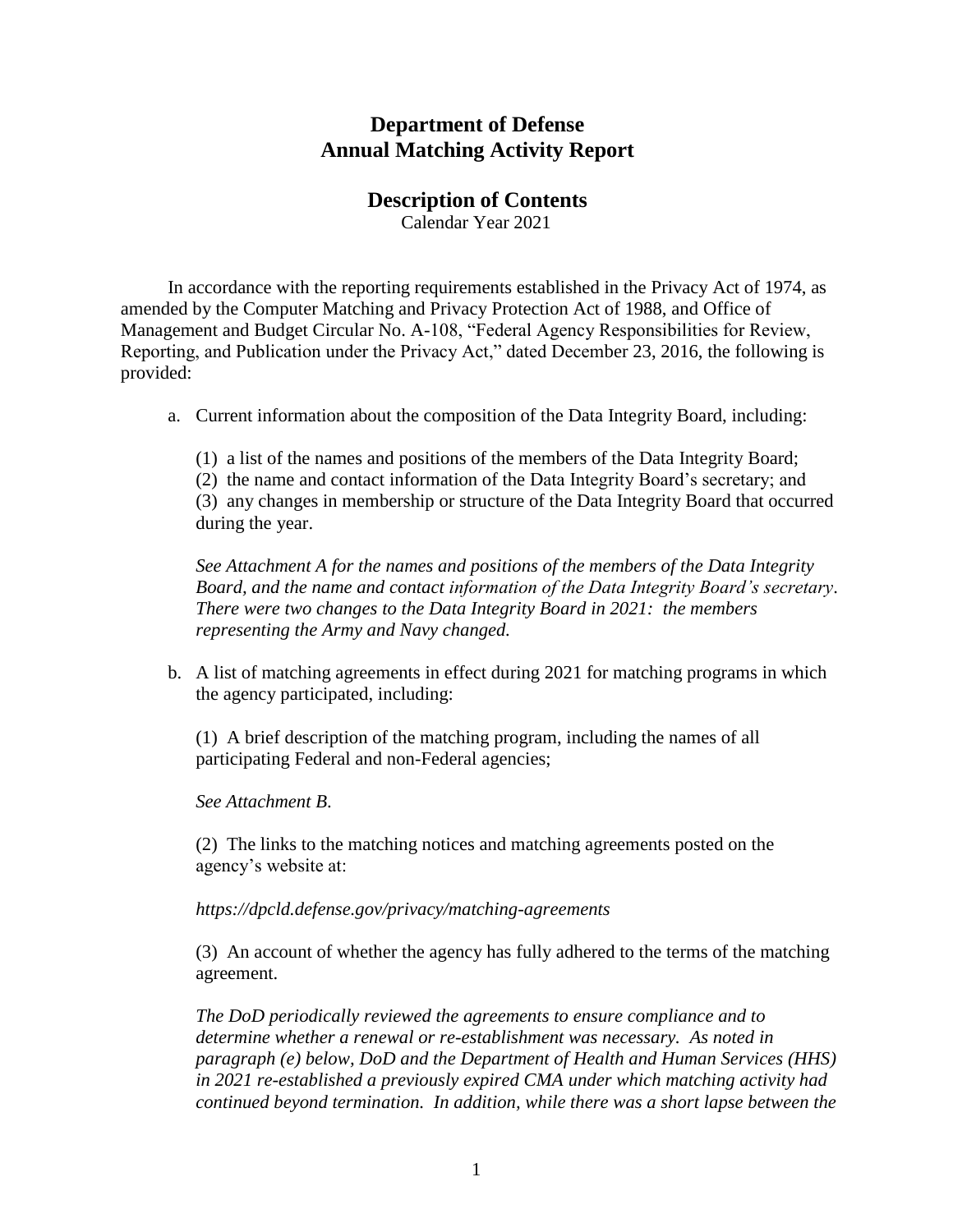*previous renewal agreement and the existing re-establishment agreements for three other CMAs, the Defense Manpower Data Center (DMDC) and the Data Integrity Board have verified that no matching activity occurred during the short lapse of each of the three agreements.*

(4) An account of whether all disclosures of agency records for use in the matching program continue to be justified.

*The DoD reviews each matching agreement upon establishment and renewal to ensure only disclosures of Privacy Act-covered records that are necessary to the matching agreement occur. For all external disclosures, DoD ensures appropriate routine uses are in place and maintains an accurate method for accounting of disclosures*.

(5) An indication of whether a cost-benefit analysis was performed, the results of the cost-benefit analysis, and an explanation of why the agency proceeded with any matching program for which the results of the cost-benefit analysis did not demonstrate that the program is likely to be cost effective.

*A cost-benefit analysis was performed for each of the nine matching programs, and all were favorable or resulted in a conclusion that the match was nonetheless justified. See Attachment B and response to question c below*.

c. For each matching program for which the Data Integrity Board waived the requirement for a cost-benefit analysis, the reasons for the waiver.

*None. A cost-benefit analysis was performed for all nine matching programs. In one case, CMA 18, the requirement of a cost-benefit analysis showing the matching program as likely to be cost-effective was waived because the matching program: resulted in efficient and accurate consumer eligibility determinations, substantially reduced administrative burdens, provided significant benefit to the public by determining benefit eligibility more quickly while minimizing consumer burden, increased public trust in participating agencies, and improved overall health care delivery.* 

d. A description of any matching agreement that the Data Integrity Board disapproved and the reasons for the disapproval.

*None*. *No agreements were disapproved by the Data Integrity Board.*

e. A description of any violations of matching agreements that have been alleged or identified, and a discussion of any action taken in response.

*In last year's report, it was noted that the Department of Health and Human Services (HHS) and DoD identified a violation that involved the continuation of matching activities following the expiration of a matching agreement. The violation was*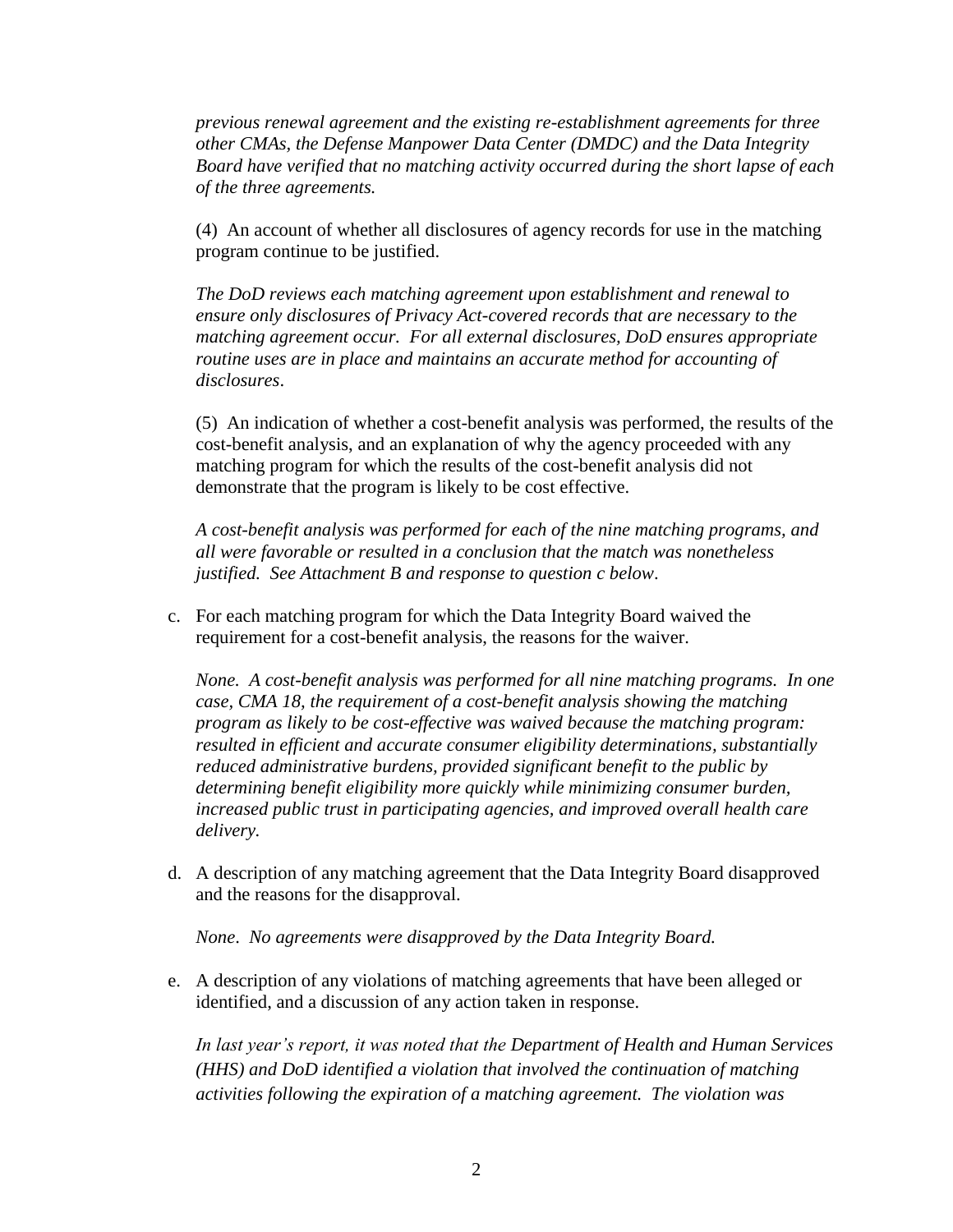*reviewed and corrective action taken with the re-establishment of a matching agreement between HHS and DoD. Notice of the matching agreement was published in the Federal Register on July 9, 2021 at 86 FR 7547. The notice received no public comments and the re-established agreement became effective on August 10, 2021.*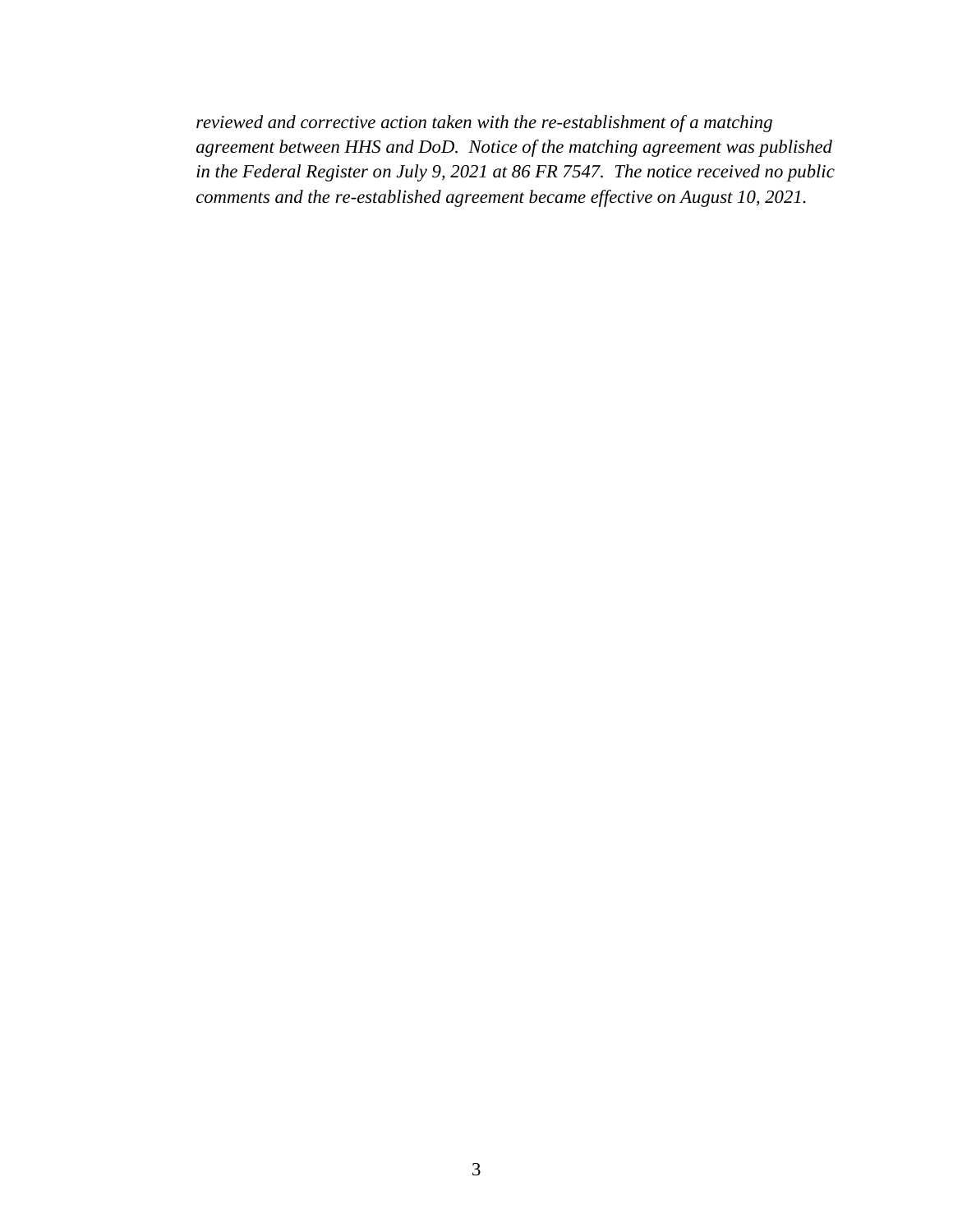### **Data Integrity Board Members**

Calendar Year 2021

#### **Chairwoman:**

Ms. Joo Chung Assistant to the Secretary of Defense for Privacy, Civil Liberties, and Transparency Senior Agency Official for Privacy

#### **Executive Secretary:**

Ms. Lyn Kirby Director for Privacy, Civil Liberties, and Freedom of Information Office of the Assistant to the Secretary of Defense for Privacy, Civil Liberties, and Transparency 4800 Mark Center Drive Mailbox #24 Alexandria, VA 22350-1700 E-mail: lyn.m.kirby.civ@mail.mil

#### **Defense Data Integrity Board Members:**

Ms. Joyce Luton Department of the Army Director, Records Management Directorate

Mr. Danny Cain Department of the Navy Office of the Chief Information Officer Cybersecurity and Privacy, Privacy Lead

Mr. William Feeney Department of the Air Force Privacy and Civil Liberties Officer

Mr. Rodolph Morrison Office of the Secretary of Defense Office of the DoD Chief Information Officer DoD Records Officer

Mr. Erik Ablin Office of the Secretary of Defense DoD Office of the General Counsel Associate Deputy General Counsel

Mr. Michael V. Sorrento Office of the Secretary of Defense Defense Manpower Data Center **Director** 

Mr. Paul Hadjiyane (Advisory Capacity Only) Office of the Secretary of Defense Office of Inspector General General Counsel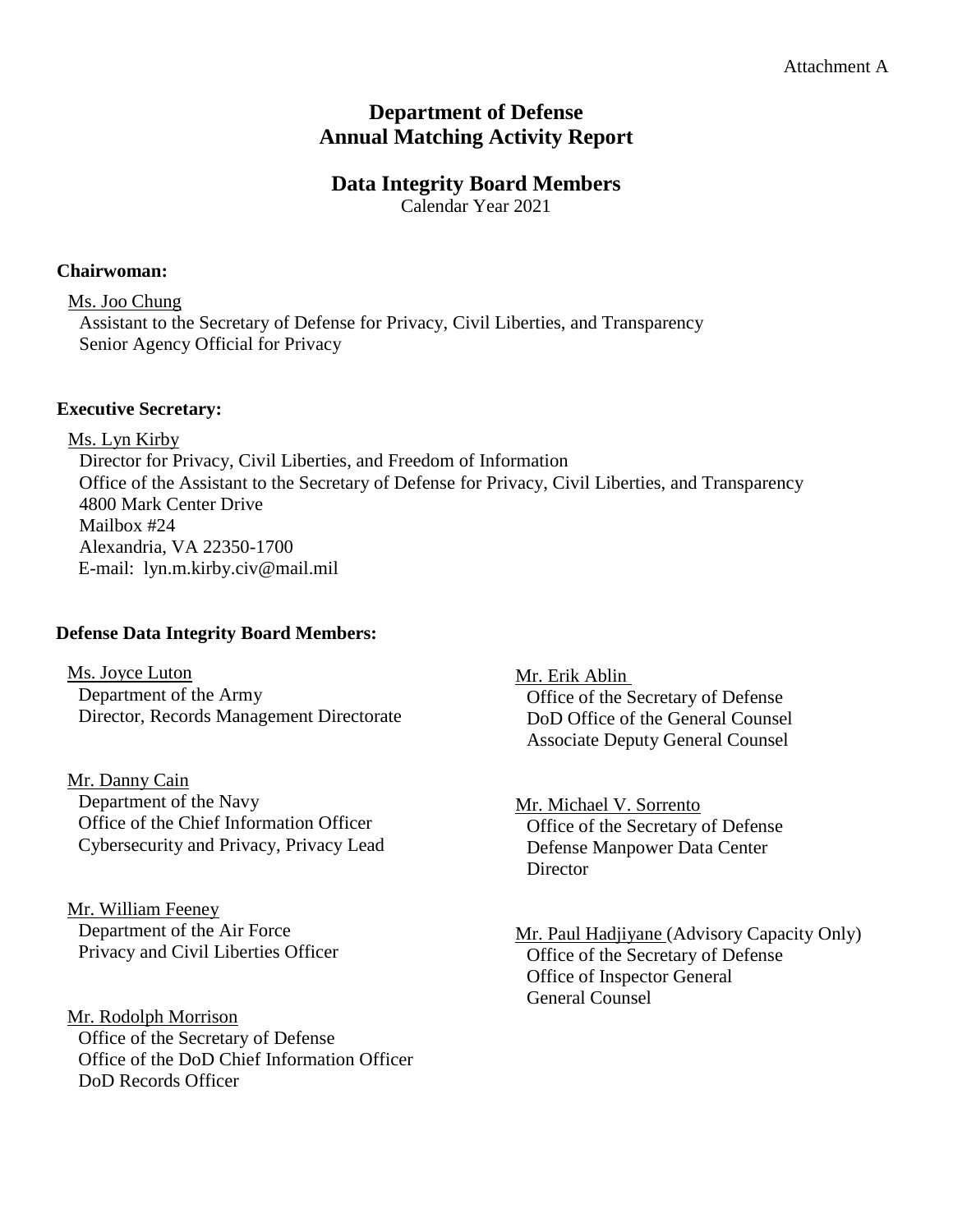| <b>Agency</b>                                                                                                           | <b>Title of Match</b>                                                                                                                                                                                             | <b>Timelines</b>                                                                                                                                                                                                                         | <b>Purpose</b>                                                                                                                                                                                                                                                                                                                                                                                                                                                                                                                                                                                                                                                                                                                                                                                                | <b>DoD</b> Source<br>or Recipient | <b>Cost Benefit</b><br><b>Analysis (CBA)</b> | <b>Federal Register</b><br><b>Citation</b>                     |
|-------------------------------------------------------------------------------------------------------------------------|-------------------------------------------------------------------------------------------------------------------------------------------------------------------------------------------------------------------|------------------------------------------------------------------------------------------------------------------------------------------------------------------------------------------------------------------------------------------|---------------------------------------------------------------------------------------------------------------------------------------------------------------------------------------------------------------------------------------------------------------------------------------------------------------------------------------------------------------------------------------------------------------------------------------------------------------------------------------------------------------------------------------------------------------------------------------------------------------------------------------------------------------------------------------------------------------------------------------------------------------------------------------------------------------|-----------------------------------|----------------------------------------------|----------------------------------------------------------------|
| <b>Health</b> and<br><b>Human Services</b><br>/ Centers for<br><b>Medicare and</b><br>Medicaid<br><b>Services (CMS)</b> | <b>Disclosure of</b><br><b>Enrollment</b> and<br><b>Eligibility</b><br><b>Information for</b><br><b>Military Health</b><br><b>System</b><br><b>Beneficiaries Who</b><br>are Medicare<br>Eligible<br><b>CMA#12</b> | <b>18 Month Agreement</b><br>Started: 08/10/2021<br>Expires: 02/09/2023                                                                                                                                                                  | To verify the eligibility of Military Health System<br>(MHS) beneficiaries who are Medicare eligible to<br>receive TRICARE benefits. 10 U.S.C. § 1086(d)<br>requires DoD to discontinue military health care<br>benefits for MHS beneficiaries when they become<br>eligible for Medicare Part A unless they enroll in<br>Medicare Part A and Medicare Part B. This also<br>applies to MHS beneficiaries under the age of 65<br>who are eligible for Medicare Part A.<br>Authorities: 10 U.S.C. § 1086.                                                                                                                                                                                                                                                                                                        | DoD Recipient Favorable<br>Agency |                                              | 86 FR 36261<br>July 9, 2021                                    |
| Department of<br><b>Education</b>                                                                                       | <b>Federal Pell</b><br>Grant<br><b>CMA#14</b>                                                                                                                                                                     | <b>18 Month Agreement</b><br>Started: 08/27/2018<br>Expired: 02/26/2020<br><b>One Year Renewal</b><br>Started: 02/27/2020<br>Expired: 02/26/2021 <sup>i</sup><br><b>18 Month Agreement</b><br>Started: 03/01/2021<br>Expires: 08/31/2022 | To fulfill the requirements of section $473(b)(3)$ of<br>the Higher Education Act of 1965, as amended<br>$(HEA)$ (20 U.S.C. §1087mm $(b)(3)$ ), which requires<br>the Secretary of Defense to provide the Secretary of<br>Education with information to identify children<br>whose parent or guardian was a member of the<br>Armed Forces of the United States and died as a<br>result of performing military service in Iraq or<br>Afghanistan after September 11, 2001. Under the<br>provisions of sections 473(b) and 420R of the HEA<br>(20 U.S.C. §1070h), such persons may be eligible<br>for increased amounts of student assistance<br>authorized under Title IV of the HEA.<br>Authorities: 20 U.S.C. 1087mm, Family<br>Contribution; and 20 U.S.C. 1070h, Scholarships<br>for Veteran's Dependents. | DoD Source<br>Agency              | Favorable                                    | 83 FR 35626<br>July 27, 2018<br>86 FR 7547<br>January 29, 2021 |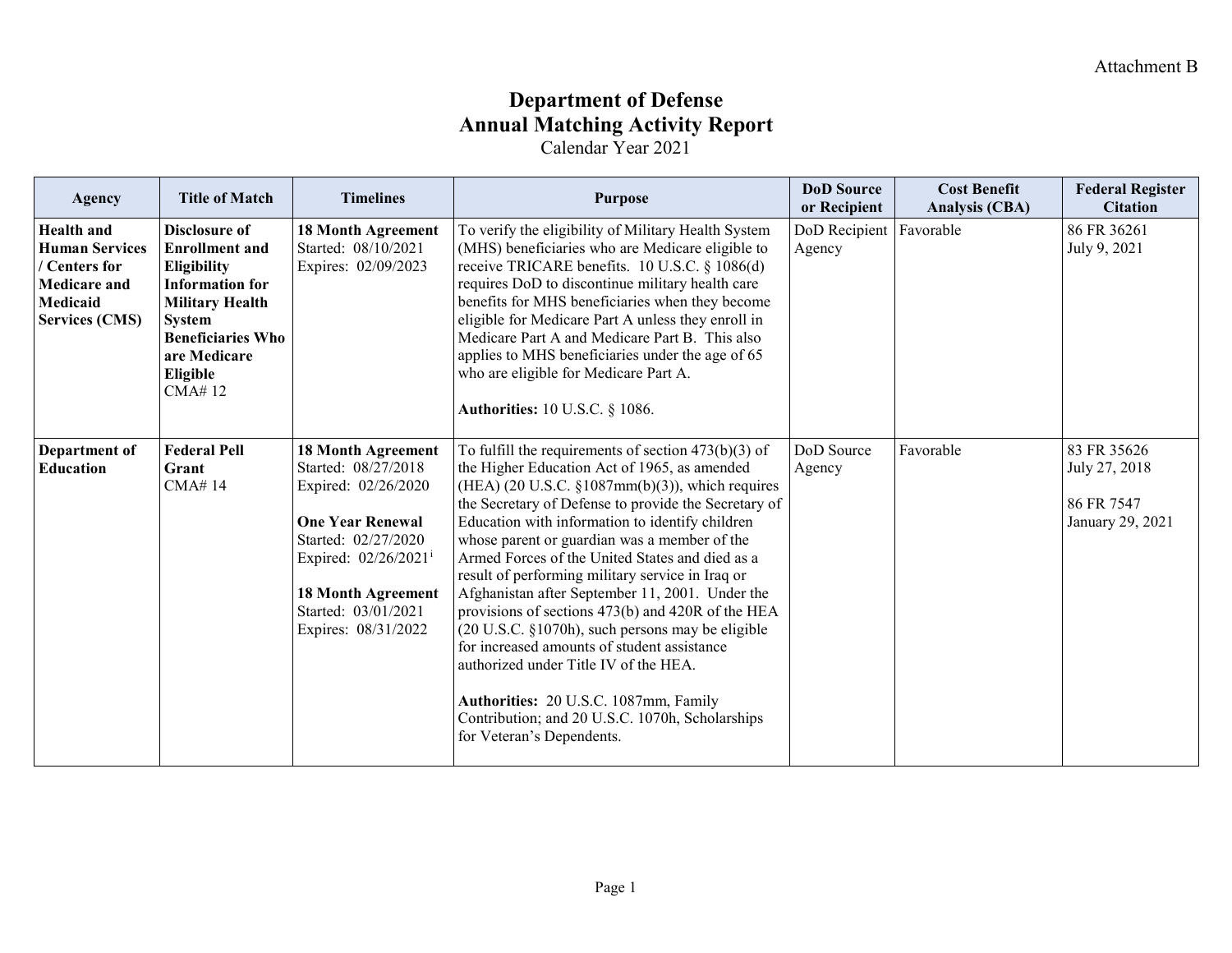| Agency                                           | <b>Title of Match</b>                                                  | <b>Timelines</b>                                                        | <b>Purpose</b>                                                                                                                                                                                                                                                                                                                                                                                                                                                                                                                                                                                                                                                                                                                                                                            | <b>DoD</b> Source<br>or Recipient | <b>Cost Benefit</b><br><b>Analysis (CBA)</b> | <b>Federal Register</b><br><b>Citation</b> |
|--------------------------------------------------|------------------------------------------------------------------------|-------------------------------------------------------------------------|-------------------------------------------------------------------------------------------------------------------------------------------------------------------------------------------------------------------------------------------------------------------------------------------------------------------------------------------------------------------------------------------------------------------------------------------------------------------------------------------------------------------------------------------------------------------------------------------------------------------------------------------------------------------------------------------------------------------------------------------------------------------------------------------|-----------------------------------|----------------------------------------------|--------------------------------------------|
| Department of<br><b>Veterans Affairs</b><br>(VA) | <b>Montgomery GI</b><br><b>Bill and Post 9/11</b><br>GI Bill<br>CMA#17 | <b>18 Month Agreement</b><br>Started: 11/26/2020<br>Expires: 05/25/2022 | To verify that individuals meet the conditions of<br>military service and eligibility criteria for payment<br>of benefits determined by VA under three enacted<br>programs.<br><b>Authorities:</b> 10 U.S.C. 16131, 16131a, 16132,<br>16132a, 16133 and 16136 (Montgomery GI Bill -<br>Selected Reserve); 38 U.S.C. 3011, 3012, 3018A<br>and 3018B (Montgomery GI Bill – Active Duty); 38<br>U.S.C. 3301, 3311, 3312, and 3313 (Post-9/11 GI<br>Bill); Public Law 114-315 (Jeff Miller and Richard<br>Blumenthal Veterans Health Care and Benefits<br>Improvement Act of 2016); Public Law 115-48<br>(Harry W. Colmery Veterans Educational<br>Assistance Act of 2017); Public Law 115-407<br>(Veterans Benefits and Transition Act of 2018).<br>See also 38 U.S.C. 5106 and 3684A(a)(1). | DoD Source<br>Agency              | Favorable                                    | 85 FR 67814<br>October 26, 2020            |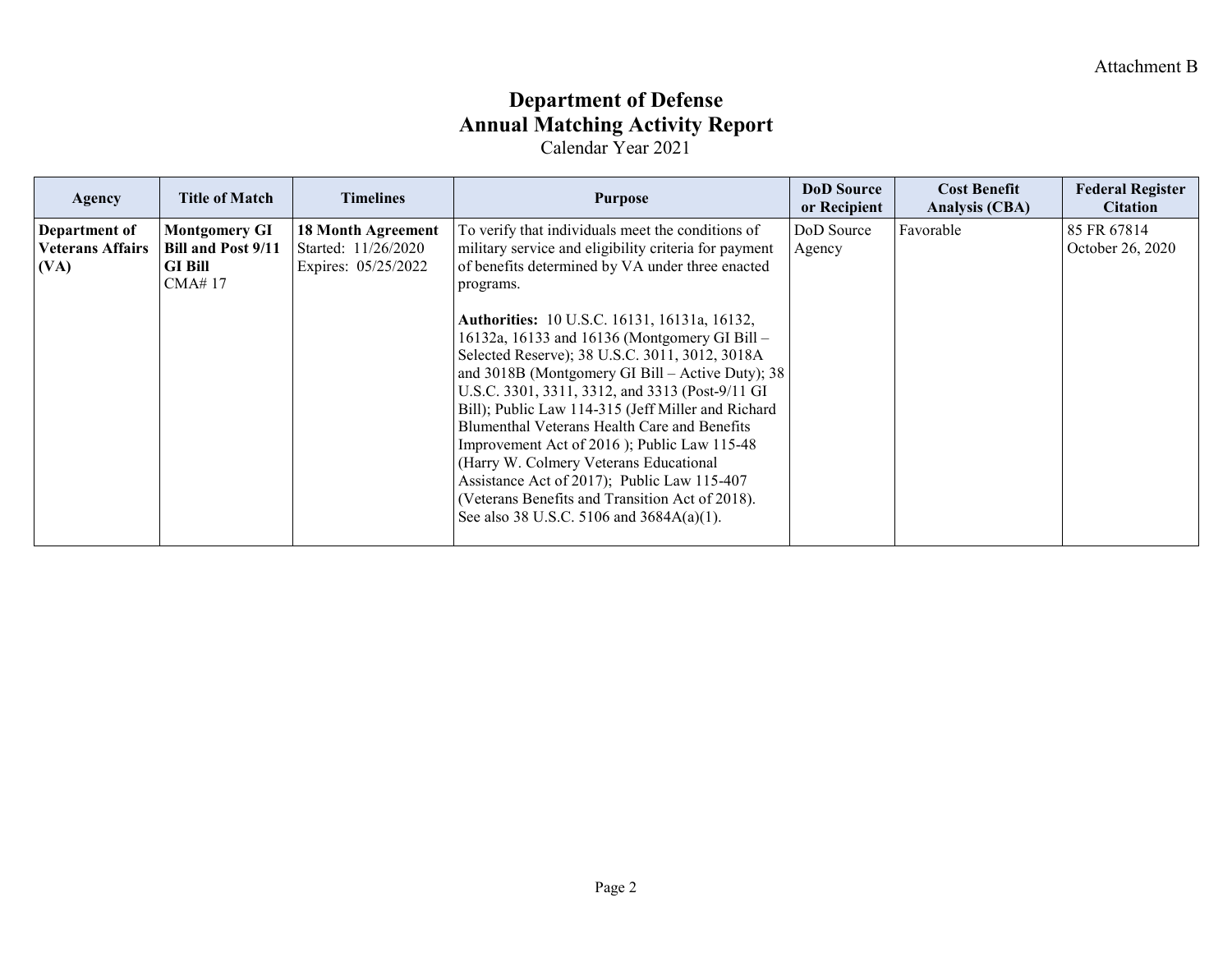| <b>Health</b> and     | <b>Verification of</b> | <b>18 Month Agreement</b> | To verify an Applicant's or Enrollee's eligibility for<br>Minimum Essential Coverage through a TRICARE  | DoD Source | Cost-Benefit Analysis       | 83 FR 54755      |
|-----------------------|------------------------|---------------------------|---------------------------------------------------------------------------------------------------------|------------|-----------------------------|------------------|
| <b>Human Services</b> | <b>Eligibility for</b> | Started: 11/30/2018       | Health Program to assist CMS or a State-based                                                           | Agency     | was conducted but did       | October 31, 2018 |
| / Centers for         | Minimum                | Expired: 05/29/2020       |                                                                                                         |            | not show program likely     |                  |
| <b>Medicare and</b>   | <b>Essential</b>       |                           | exchange in determining eligibility for the<br>following benefits: (1) advanced payment of the          |            | cost-effective. Matching    | 86 FR 16217      |
| Medicaid              | <b>Coverage Under</b>  | <b>One Year Renewal</b>   | premium tax credit under 26 U.S.C. 36B; and (2) a                                                       |            | Program found to be         | March 26, 2021   |
| <b>Services (CMS)</b> | the Patient            | Started: 05/30/2020       | cost-sharing reduction under Section 1402 of the                                                        |            | justified and requirement   |                  |
|                       | <b>Protection and</b>  | Expired: 05/29/2021       | ACA (42 U.S.C. 18071).                                                                                  |            | of cost-benefit analysis    |                  |
|                       | <b>Affordable Care</b> |                           |                                                                                                         |            | showing program as          |                  |
|                       | <b>Act Through a</b>   | <b>18 Month Agreement</b> | <b>Authorities: Patient Protection and Affordable</b>                                                   |            | likely to be cost-effective |                  |
|                       | Department of          | Started: 05/30/2021       | Care Act o2010 (ACA) (Public Law 111-148), as                                                           |            | waived. Reason:             |                  |
|                       | <b>Defense Health</b>  | Expires: 11/29/2022       | amended by the Health Care and Education                                                                |            | matching program            |                  |
|                       | <b>Benefits Plan</b>   |                           | Reconciliation Act of 2010 (Public Law No. 111-                                                         |            | - resulted in efficient and |                  |
|                       | <b>CMA#18</b>          |                           | 152) (ACA); 26 U.S.C. 36B, Refundable credit for                                                        |            | accurate consumer           |                  |
|                       |                        |                           | coverage under a qualified health plan (Sec. 1401 of                                                    |            | eligibility determinations  |                  |
|                       |                        |                           | ACA); 26 U.S.C. 5000A, Requirement to maintain                                                          |            | and substantially reduced   |                  |
|                       |                        |                           | minimum essential coverage (Sec. 1501 of ACA);                                                          |            | the administrative burden   |                  |
|                       |                        |                           | 42 U.S.C. 18071, Reduced cost-sharing for                                                               |            | of HHS and                  |                  |
|                       |                        |                           | individuals enrolling in qualified health plans (Sec.                                                   |            | administering entities      |                  |
|                       |                        |                           | 1402 of ACA); 42 U.S.C. 18051, State flexibility to                                                     |            | - provides a significant    |                  |
|                       |                        |                           | establish basic health programs for low-income                                                          |            | benefit to the public by    |                  |
|                       |                        |                           | individuals not eligible for Medicaid (Sec. 1331 of                                                     |            | determining eligibility     |                  |
|                       |                        |                           | ACA); 42 U.S.C. 18081, Procedures for                                                                   |            | quicker while               |                  |
|                       |                        |                           | determining eligibility for Exchange participation,                                                     |            | minimizing consumer         |                  |
|                       |                        |                           | premium tax credits and reduced cost-sharing, and<br>individual responsibility exemptions (Sec. 1411 of |            | burden                      |                  |
|                       |                        |                           | ACA); 42 U.S.C. 18031, Affordable choices of                                                            |            | -increases public trust in  |                  |
|                       |                        |                           | health benefit plans (Sec. 1311 of ACA); 42 U.S.C.                                                      |            | participating agencies by   |                  |
|                       |                        |                           | 18041, State flexibility in operation and                                                               |            | continuing to use the       |                  |
|                       |                        |                           | enforcement of Exchanges and related requirements                                                       |            | current matching            |                  |
|                       |                        |                           | (Sec. 1321 of ACA); 42 U.S.C. 18081, Procedures                                                         |            | program, which is less      |                  |
|                       |                        |                           | for determining eligibility for Exchange                                                                |            | costly than any             |                  |
|                       |                        |                           | participation, premium tax credits and reduced cost-                                                    |            | alternative structure       |                  |
|                       |                        |                           | sharing, and individual responsibility exemptions;                                                      |            | - improves overall health   |                  |
|                       |                        |                           | 42 U.S.C. 18083, Streamlining of procedures for                                                         |            | care delivery               |                  |
|                       |                        |                           | enrollment through an Exchange and State                                                                |            |                             |                  |
|                       |                        |                           | Medicaid, CHIP, and health subsidy programs; 445                                                        |            |                             |                  |
|                       |                        |                           | CFR Subpart D - Exchange Functions in the                                                               |            |                             |                  |
|                       |                        |                           | Individual Market: Eligibility Determinations for                                                       |            |                             |                  |
|                       |                        |                           | Exchange Participation and Insurance Affordability                                                      |            |                             |                  |
|                       |                        |                           | Programs (45 C.F.R. 155.300-355).                                                                       |            |                             |                  |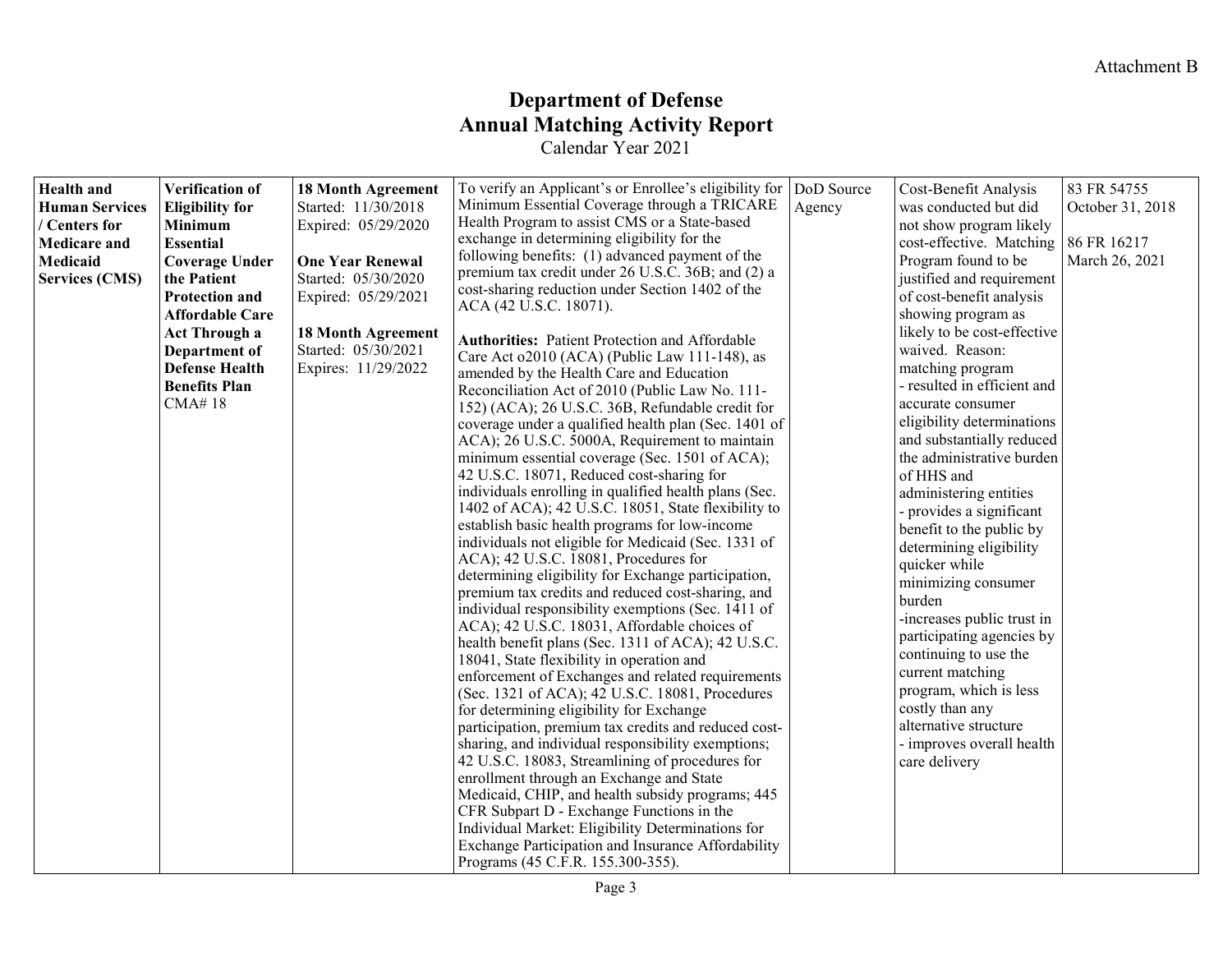| <b>Agency</b>                                                                                                                                                                                                       | <b>Title of Match</b>                                                                                                                                           | <b>Timelines</b>                                                                                                                                                                                                                                             | <b>Purpose</b>                                                                                                                                                                                                                                                                                                                                                                                                                                                                                                                                                                                                       | <b>DoD</b> Source<br>or Recipient | <b>Cost Benefit</b><br><b>Analysis (CBA)</b> | <b>Federal Register</b><br><b>Citation</b>                           |
|---------------------------------------------------------------------------------------------------------------------------------------------------------------------------------------------------------------------|-----------------------------------------------------------------------------------------------------------------------------------------------------------------|--------------------------------------------------------------------------------------------------------------------------------------------------------------------------------------------------------------------------------------------------------------|----------------------------------------------------------------------------------------------------------------------------------------------------------------------------------------------------------------------------------------------------------------------------------------------------------------------------------------------------------------------------------------------------------------------------------------------------------------------------------------------------------------------------------------------------------------------------------------------------------------------|-----------------------------------|----------------------------------------------|----------------------------------------------------------------------|
| Department of<br><b>Education</b>                                                                                                                                                                                   | <b>Benefit Eligibility</b><br>for Imminent<br>Danger Pay (IDP)<br>or Hostile Fire<br>Pay (HFP)<br><b>CMA#19</b>                                                 | <b>18 Month Agreement</b><br>Started: 12/20/2019<br>Expired: 06/19/2021<br><b>One Year Renewal</b><br>Started: 06/20/2021<br>Expires: 06/19/2022                                                                                                             | To provide eligible service members with no-<br>interest accrual benefits on qualifying Title IV loans<br>made under the Higher Education Act of 1965, as<br>amended, during the time those service members<br>were deployed to qualifying locations.<br>Authorities: $20$ U.S.C. § 1087e(o) (Section 455(o)<br>of the Higher Education Act of 1965, as amended.)                                                                                                                                                                                                                                                    | DoD Source<br>Agency              | Favorable                                    | 84 FR 64052<br>November 20, 2019                                     |
| <b>State Public</b><br>Assistance<br><b>Agencies</b><br>(Non-Federal<br><b>Agencies</b> )<br><b>Health</b> and<br><b>Human Services</b><br>/ Administration<br>for Children and<br><b>Families</b><br>(Facilitator) | <b>Verification of</b><br>Continued<br><b>Eligibility for</b><br><b>Public Assistance</b><br>Reporting<br><b>Information</b><br><b>System (PARIS)</b><br>CMA#86 | <b>18 Month Agreement</b><br>Started: 03/30/2019<br>Expired: 09/29/2020<br><b>One Year Renewal</b><br>Started: 09/30/2020<br>Expired: 09/29/2021<br><b>18 Month Agreement</b><br>Started: 10/04/2021<br>Expires: 04/03/2023<br>$(approximate)$ <sup>ii</sup> | To identify Federal personnel who are receiving<br>both Federal compensation or pension benefits and<br>public assistance benefits under Federal programs<br>being administered by the states and to verify public<br>assistance clients' declarations of income<br>circumstances.<br>Authorities: 42 U.S.C. Chapter 7, Social Security;<br>42 U.S.C. 602, Eligible States (Sec. 402 of Social<br>Security Act); State plan; 42 U.S.C. 1320b-7,<br>Income and Eligibility Verification System (Sec.<br>1137 of Social Security Act); 42 U.S.C. 1396b(r),<br>Payment to States (Sec. 1903 of Social Security<br>Act). | DoD Source<br>Agency              | Favorable                                    | 84 FR 6388<br>February 27, 2019<br>56 FR 49333<br>September 2, 2021- |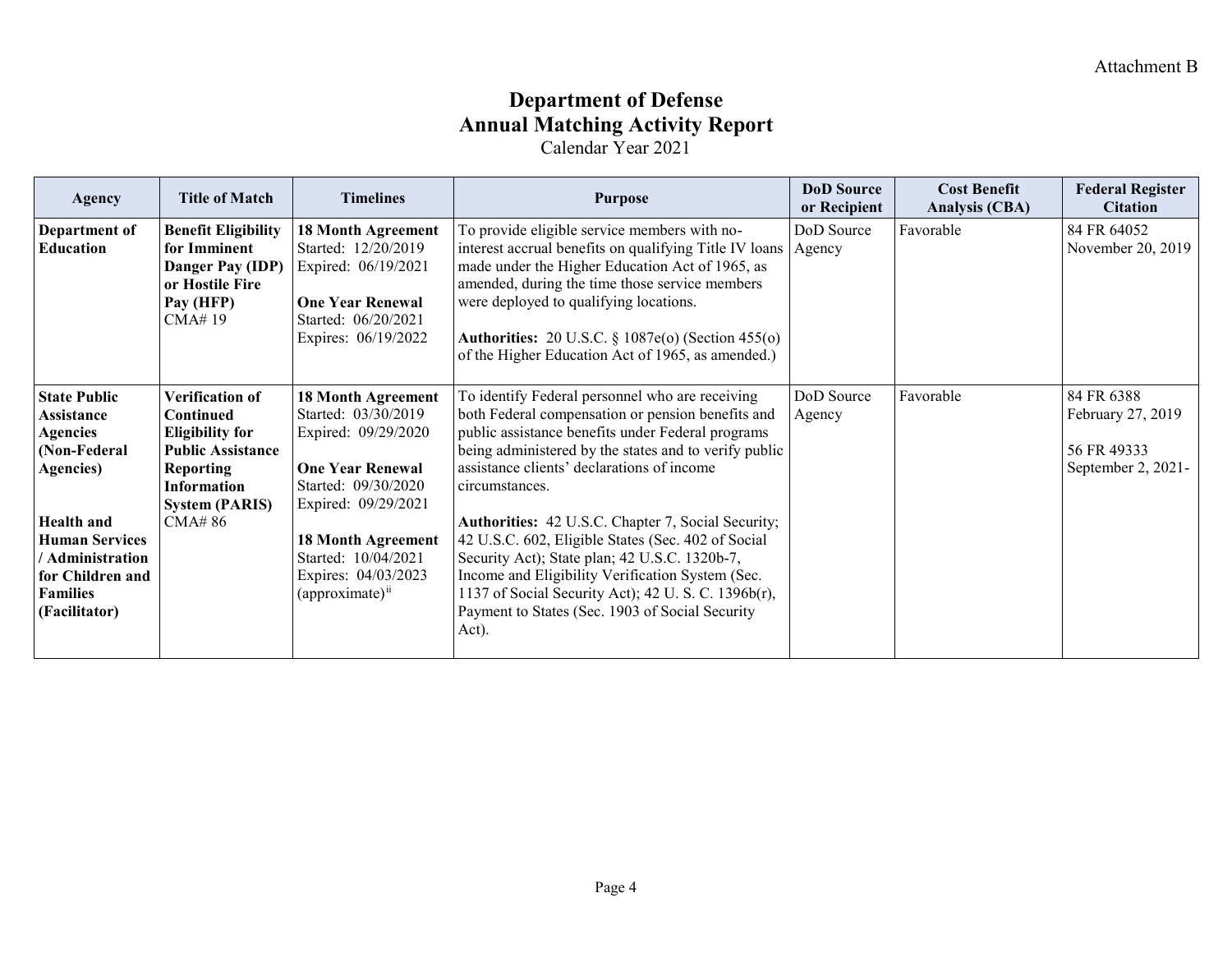| <b>Agency</b>                                    | <b>Title of Match</b>                                                                | <b>Timelines</b>                                                                                                                                                                                                                             | <b>Purpose</b>                                                                                                                                                                                                                                                                                                                                                                                                                                                                                                                                                                                                                                                                                                                                                                                                                                                                    | <b>DoD</b> Source<br>or Recipient | <b>Cost Benefit</b><br><b>Analysis (CBA)</b> | <b>Federal Register</b><br><b>Citation</b>                       |
|--------------------------------------------------|--------------------------------------------------------------------------------------|----------------------------------------------------------------------------------------------------------------------------------------------------------------------------------------------------------------------------------------------|-----------------------------------------------------------------------------------------------------------------------------------------------------------------------------------------------------------------------------------------------------------------------------------------------------------------------------------------------------------------------------------------------------------------------------------------------------------------------------------------------------------------------------------------------------------------------------------------------------------------------------------------------------------------------------------------------------------------------------------------------------------------------------------------------------------------------------------------------------------------------------------|-----------------------------------|----------------------------------------------|------------------------------------------------------------------|
| Department of<br><b>Veterans Affairs</b><br>(VA) | Verification of<br><b>Disability</b><br>Compensation<br>and Pension<br><b>CMA#87</b> | <b>18 Month Agreement</b><br>Started: 06/13/2019<br>Expired: 12/12/2020<br><b>One Year Renewal</b><br>Started: 12/13/2020<br>Expired: 12/12/2021<br><b>18 Month Agreement</b><br>Started: 01/10/2022<br>Expires: 07/09/2023<br>(approximate) | To verify an individual's continuing eligibility for<br>VA benefits by identifying VA disability benefit<br>recipients who return to active duty and to ensure<br>that benefits are terminated if appropriate.<br>Authorities: 38 U.S.C. 5106, Furnishing of<br>Information By Other Agencies; 38 U.S.C. 5304(c),<br>Prohibition against duplication of benefits.                                                                                                                                                                                                                                                                                                                                                                                                                                                                                                                 | DoD Source<br>Agency              | Favorable                                    | 84 FR 20968<br>May 13, 2019<br>86 FR 70162<br>December 9, 2021   |
| <b>Social Security</b><br>Administration         | <b>Verification of</b><br><b>Eligibility of</b><br><b>SSI/SVB</b><br><b>CMA#88</b>   | <b>18 Month Agreement</b><br>Started: 05/18/2019<br>Expired: 11/17/2020<br><b>One Year Renewal</b><br>Started: 11/18/2020<br>Expired: 11/17/2021<br><b>18 Month Agreement</b><br>Started: 11/18/2021<br>Expires: 05/17/2023                  | To verify information of applicants for and<br>recipients of Supplemental Security Income<br>payments and Special Veterans Benefits with<br>respect to determination of eligibility and<br>calculating payment amounts.<br>Authorities: 42 U.S.C. 1006(b), Applications and<br>furnishing of information, Verification requirement;<br>42 U.S.C. 1383(e)(1)(B), Procedure for Payment of<br>Benefits, Administrative Requirements Prescribed<br>By Commissioner; Criteria; Reduction of Benefits<br>To Individual for Noncompliance With<br>Requirements; Payment To Homeless; 42 U.S.C.<br>1383(f), Procedure for Payment of Benefits,<br>Furnishing of Information by Federal Agencies; 42<br>U.S.C. 1306(a), Disclosure of Information in<br>Possession of Social Security Administration or<br>Department of Health and Human Services;<br>Disclosure prohibited; exceptions. | DoD Source<br>Agency              | Favorable                                    | 84 FR 16133<br>April 17, 2019<br>86 FR 57726<br>October 18, 2021 |